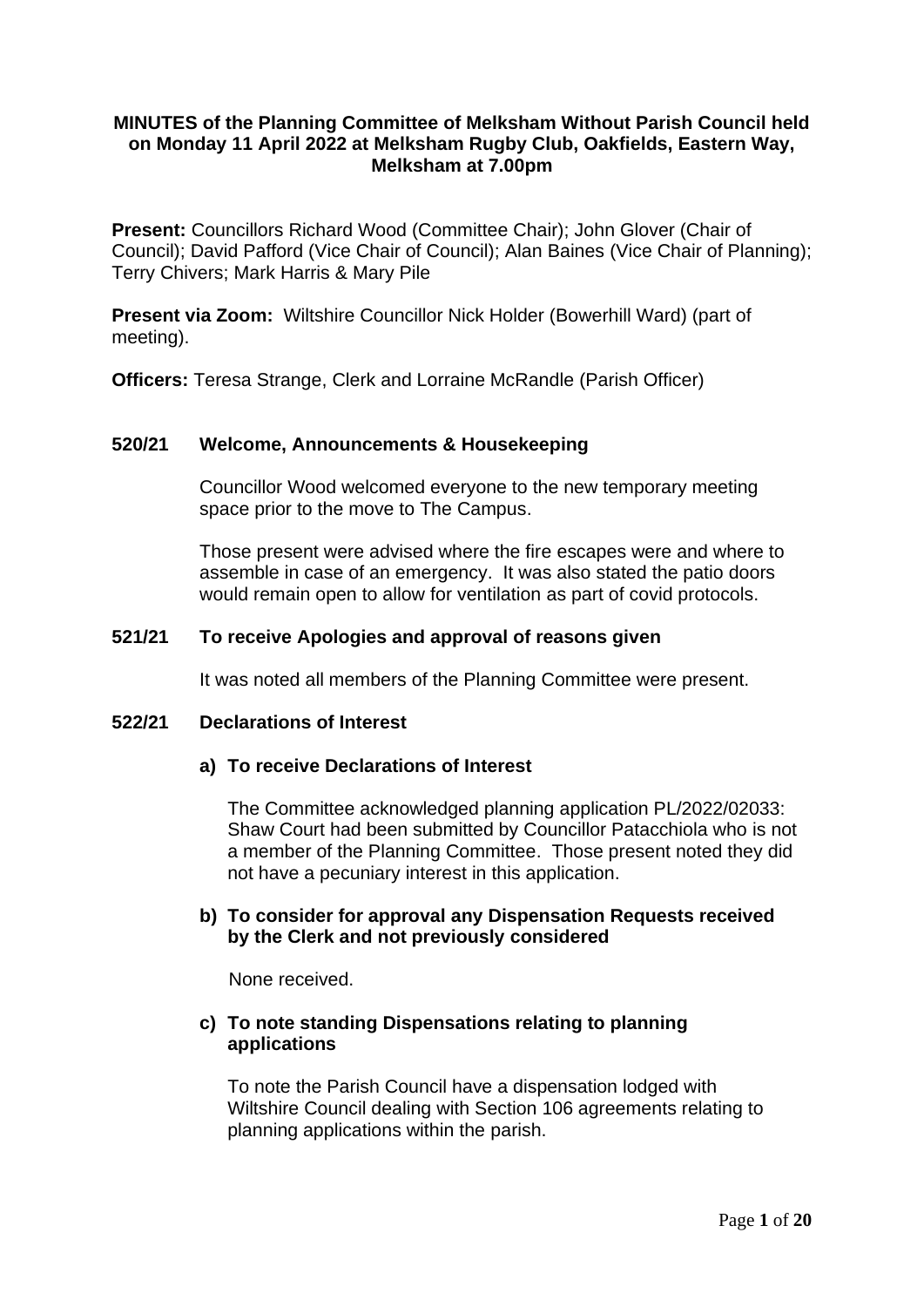# **523/21 To consider holding items in Closed Session due to confidential nature** Under the Public Bodies (Admission to Meetings) Act 1960, the public and representatives of the press and broadcast media be excluded from the meeting during consideration of business, where publicity would be prejudicial to the public interest because of the confidential nature of the business to be transacted.

The Clerk explained Members may wish to hold item12(a)(iii) (or part of discussions) relating to the Pathfinder Way development, in closed session if necessary.

**Resolved:** To hold item 12(a)(iii) in closed session if necessary.

# **524/21 Public Participation**

Whilst no members of public were present, Wiltshire Councillor Nick Holder (Bowerhill Ward) joined the meeting at this point and reported on a meeting he and the Clerk had with Clara Davis, Schools Buildings and Places Planning Co-ordinator, Wiltshire Council regarding progress on Pathfinder Way School and education provision in general in the Melksham area. Also discussed at the meeting were expectations for developers to fund schools via Section 106 Agreements, as well as the type of primary school provision required for large sites.

Councillor Holder expressed his frustration at the process/timing of primary education provision in general.

#### **525/21 To consider the following Planning Applications:**

**PL/2022/02033:**Shaw Court, Bath Road, Shaw. Overhaul interior of existing domestic barn and workshop to create domestic workshop and study area.

**Comments:** No Objection.

**PL/2022/02061**: 12 Tangmere Close, Bowerhill. Erection of replacement fence.

> It was noted this application had been submitted retrospectively, following a visit by Planning Enforcement.

It was noted when the new fence was originally erected it was adjacent to the kerb-line enclosing several access manholes for public services, which were then inaccessible to those service providers.

The Clerk explained a resident of Tangmere Close had mentioned covenants attached to properties in the Close and their concerns that the current fence was causing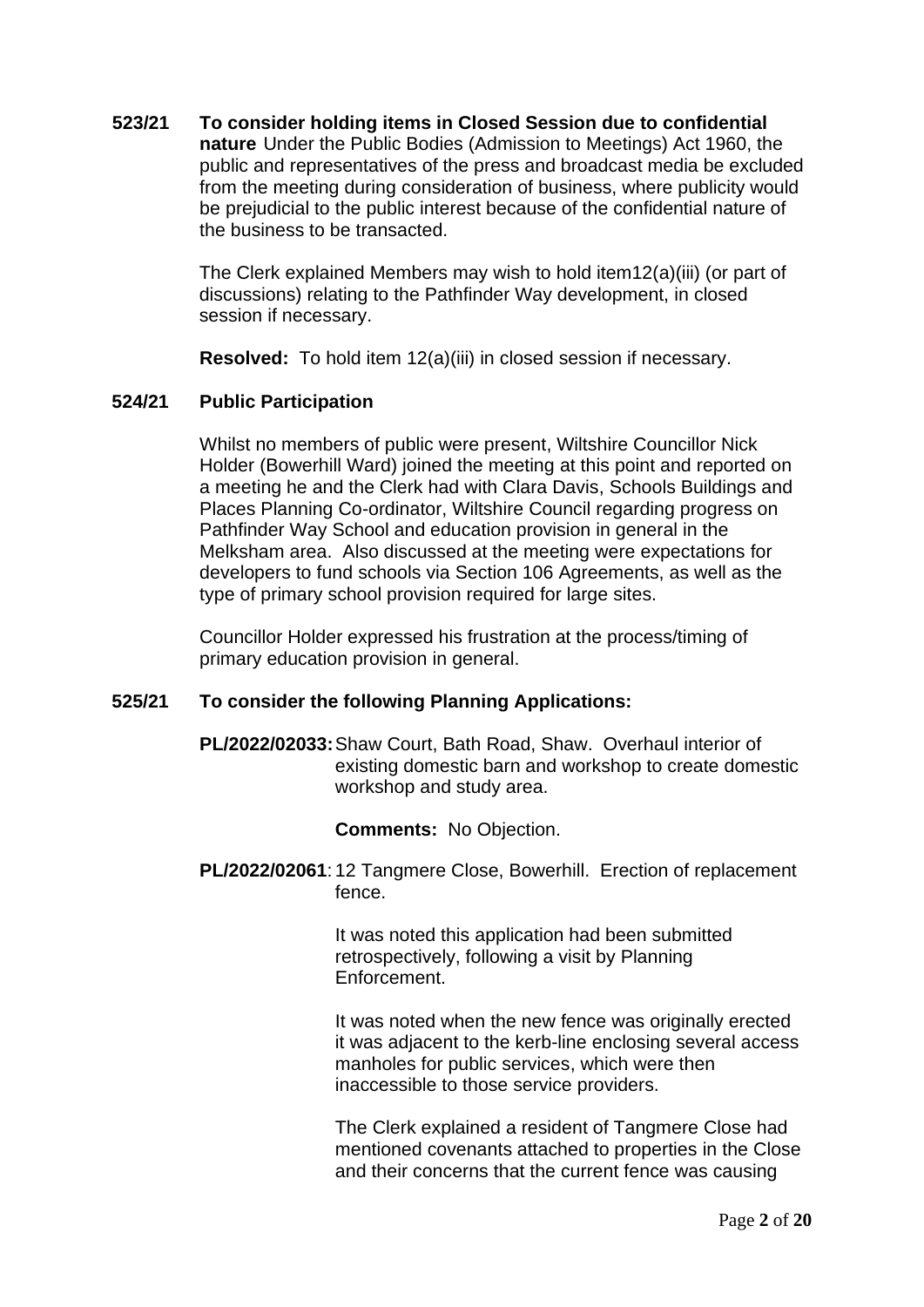visibility issues. The Clerk also noted that the Highways Officer had commented to say the fence appeared to be located within the highway and noted the applicant had not mentioned this in their application under the section on who owned the land covered by the application.

**Comments:** Members had no objection to this application, as long as the new fence is erected within the applicant's own land. If a new fence is to be erected behind the current fence, that the current fence is to be removed.

**PL/2022/02228**: 514a Shails Lane. Two storey side extension.

**Comments:** No Objection.

**PL/2022/02410**:Whitley Brow, 178 Top Lane. One detached dwelling including associated garage.

> Councillor Baines noted the proposed dwelling appeared to be located on the site of existing buildings, including the stables. However, the site had a domestic curtilage extending into open countryside beyond the settlement boundary and therefore would be extending domestic use outside the settlement boundary.

Councillor Baines also noted previous plans had been submitted for two dwellings on land to the rear of 178 Top Lane, however, the dwellings then proposed were within the existing domestic curtilage, adjacent to the existing property.

Members queried whether the land to the rear of the proposed new dwelling would need change of use to domestic use, as it was understood the land may currently be classed as land for equestrian use.

**Comments:** The Parish Council object to this application as the proposed development site includes land within its domestic curtilage outside the settlement boundary and therefore is an extension of a development into open countryside.

A more modest proportioned dwelling would leave enough garden for a development within the settlement boundary.

**PL/2022/02571**: 29 Kingfisher Drive. Proposed front extension.

**Comments:** No Objection.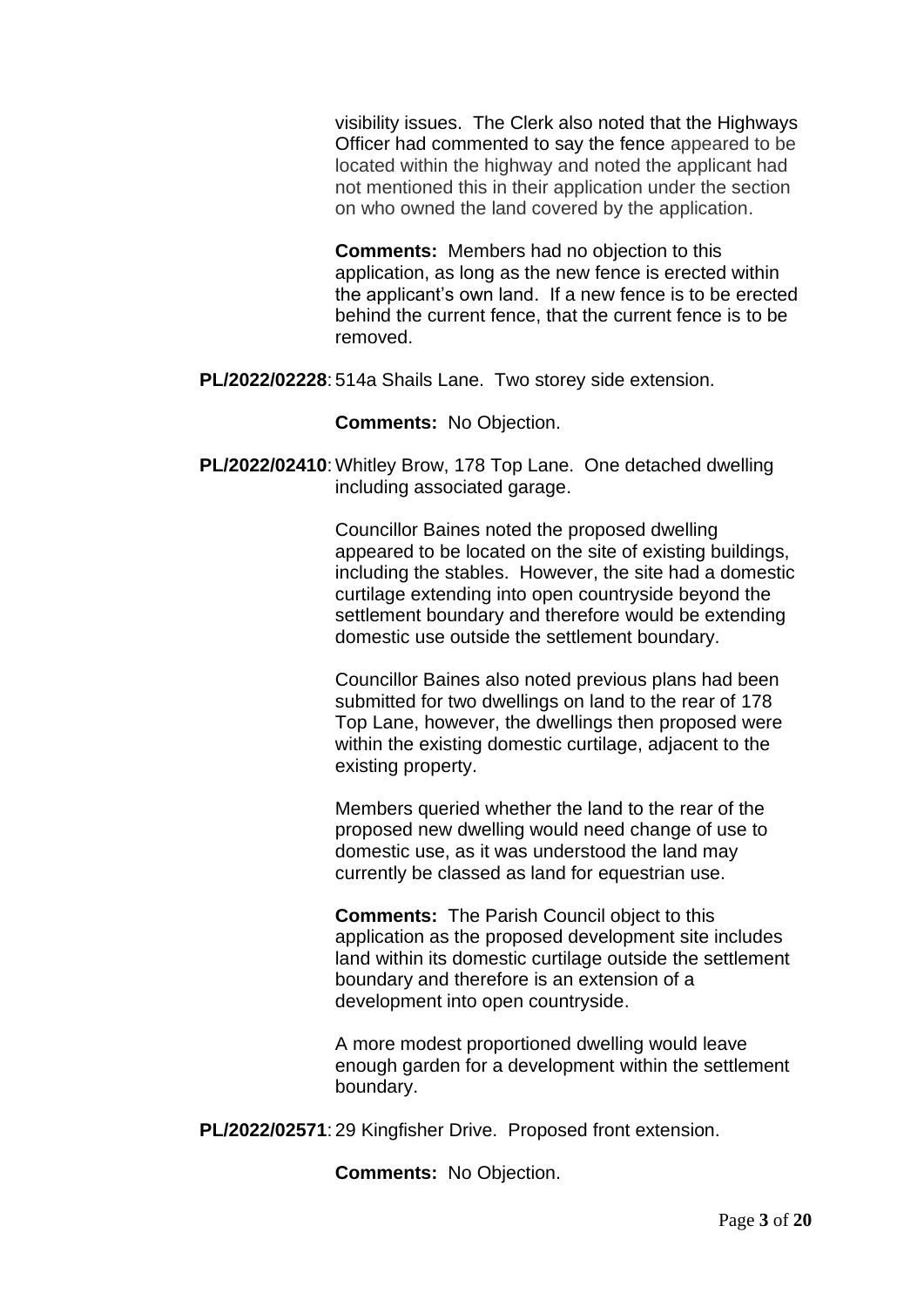Councillor Holder left the meeting at 7.45pm.

**PL/2022/02735**: Hilltop House, Shaw Hill, Shaw. Proposed timber outbuilding to front of dwelling.

> **Comments:** Whilst having no objection, members ask that the existing hedge adjacent to the proposed outbuilding is retained in order to screen the building.

- **526/21 Revised Plans** To comment on any revised plans received within the required timeframe (14 days)
	- **PL/2021/08690**: Land at Studley Farm, Atworth, Melksham. Installation of a solar farm and battery storage facility with associated infrastructure.

**Comments:** To reiterate previous comments made on 12 October 2021:

Whilst this site is not within the Parish, Members welcomed the opportunity to comment and raised the following:

- The impact this application would have on the area, given the concentration of solar farm facilities already in the area.
- Members noted the application included battery storage and were aware of concerns nationally regarding these, as a few had resulted in fires.
- It was noted an underground cable was proposed to be installed from the site to the National Grid sub station, which was assumed to be in Beanacre. Therefore, Members raised concern at the level of disruption this would cause whilst being installed and requested more detail on the route of the underground cable.
- **PL/2021/10453:** 224 Bath Road, Shaw. Single storey side sun lounge extension & detached garage (Revised Plans)

**Comments:** No objection and to welcome the revision to the previous plans submitted.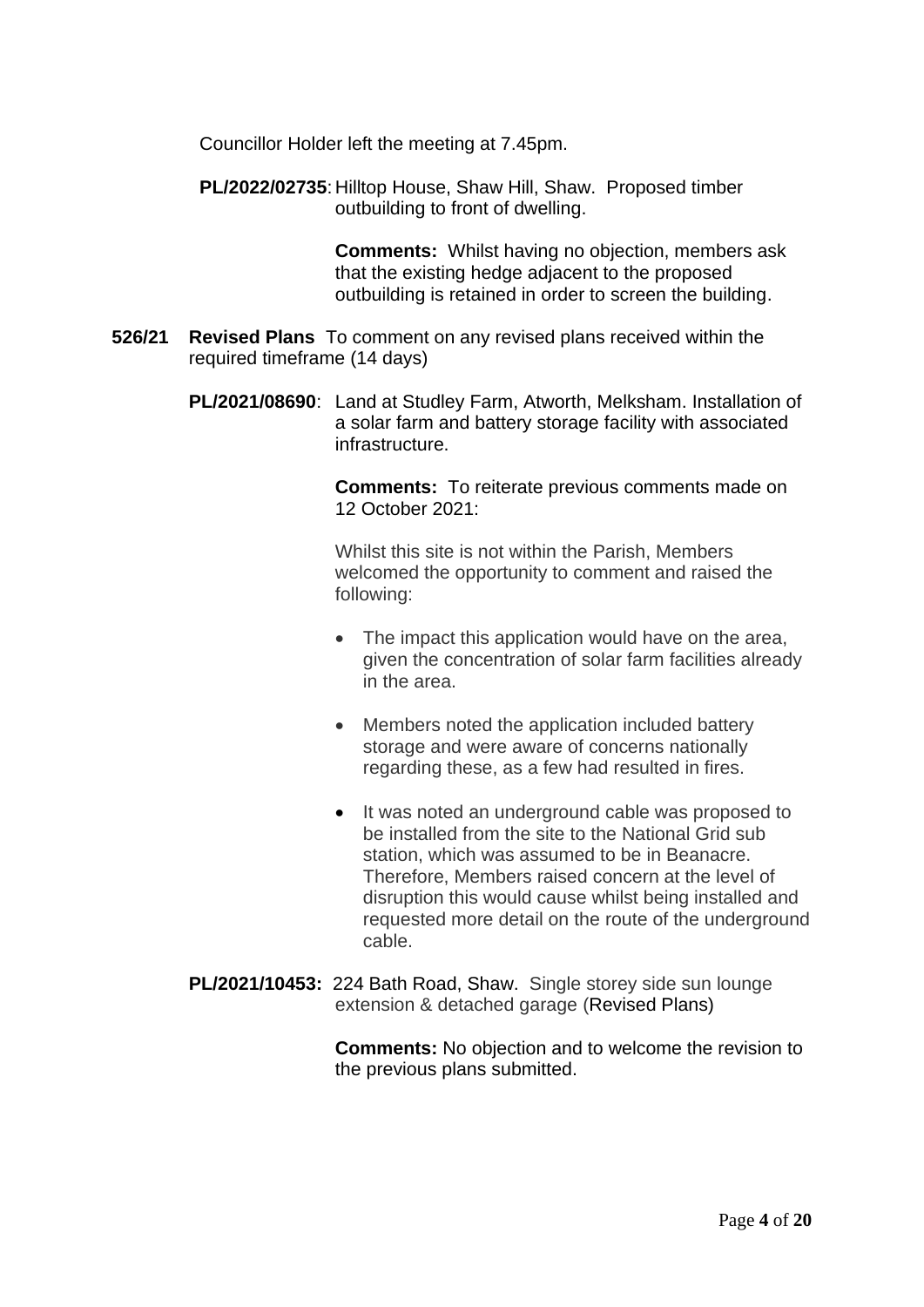**527/21 Planning Enforcement: To note any new planning enforcement queries raised and updates on previous enforcement queries.**

# **a) Dick Lovett, Portal Way. To note information from Andy Cadwallader Highway Engineer and the Landscape Maintenance Management Specification.**

Following a query at a previous meeting at the removal of brambles from the boundary of the site and a concern vegetation was being removed from land not included within the planning application, officers had made investigations and clarified the piece of land was in fact within the planning application site.

With regard to the removal of vegetation on the boundary to the site, officers had looked at the Landscape Maintenance & Management Specification submitted as part of planning application PL/2021/03698 for variation of conditions 2, 9, 10, 11 and 13 and noted under point 3.6 regarding site boundaries, the report stated:

'To the West and South, the site area is bounded by rough, substantially unmaintained road verges, much of which are currently heavily overgrown with brambles. Where possible these will be cleared prior to carrying out adjacent site works or installation of new boundary treatments where necessary. Clearance is likely to require both initial herbicide applications combined with cutting-back to stools and treatment with suitable stump/brushwood herbicide. Repeated cutting and treatment may prove necessary to achieve effective control, with allowance for at least two operations per annum.

The north-east boundary is formed by a closely adjacent, grown-out hedgerow of mixed species including elm regrowth, but also again comprising some bramble. In this situation control will involve initial cutting-back/trimming of any outgrowths, followed by further cutting when necessary to avoid obstruction/intrusion, once the boundary fencing is in place. A minimum of two operations per annum must be allowed.'

Members noted and welcomed the clarification.

The Clerk explained the Rights of Way Officer had visited the offices earlier in the day to explain Dick Lovett had applied to have the public Right of Way running between their new building and Herman Miller closed over a 5-day period shortly, in order to undertaken sewerage connection works. A diversion would be in place during this period.

With regard to new enforcement enquires, the Clerk explained Planning Enforcement had been made aware of the following:

• Top Lane, Whitley. Removal of hedge.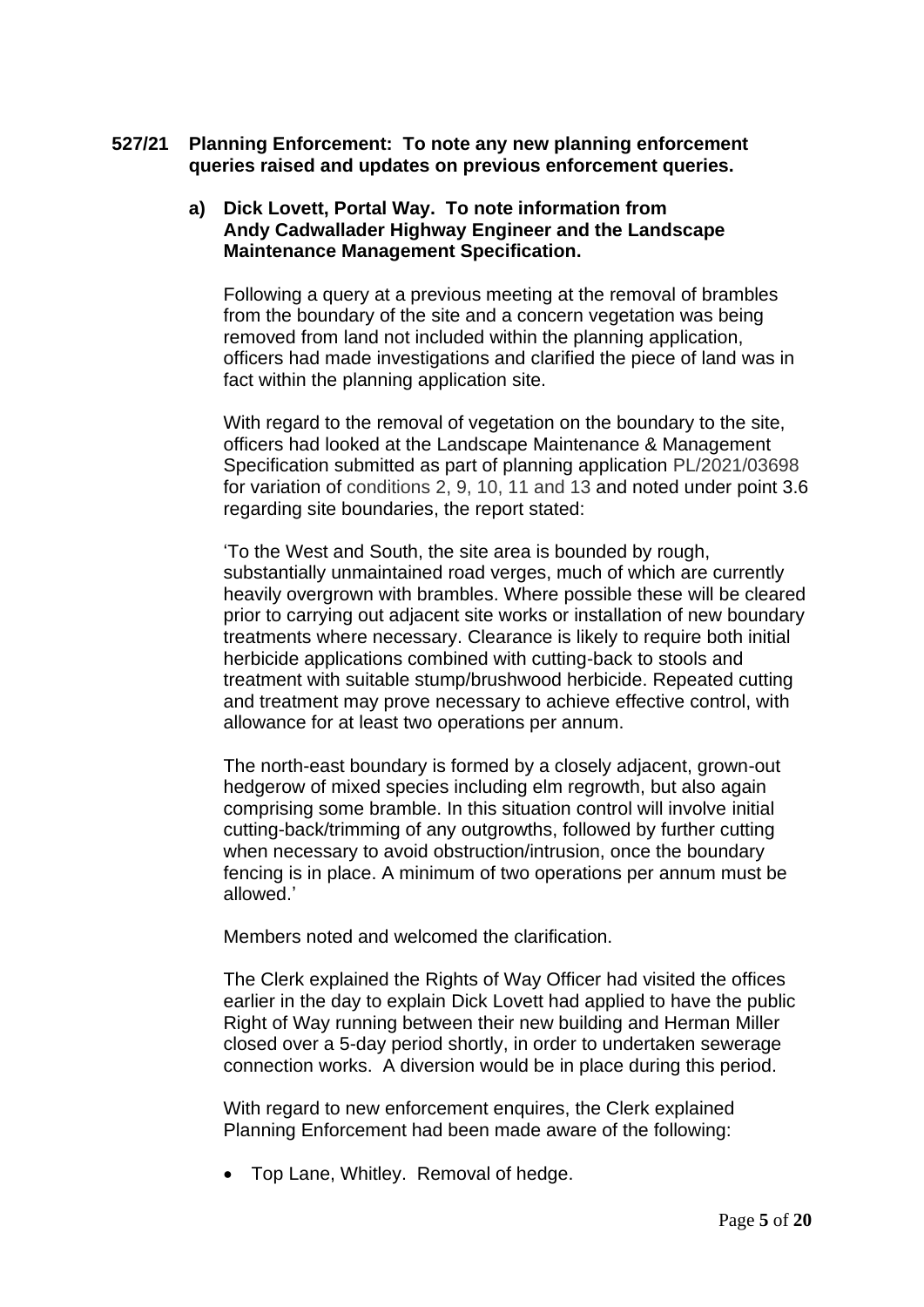- New Inn, Semington Road, Berryfield. Erection of wooden structure to the front of the building.
- Lancaster Road, Bowerhill. Erection of marquee type storage facility between two hangars, which can be seen from Portal Road.

It was asked if an update on these could be obtained as soon as possible.

The Clerk explained she had chased for an update on the removal of the hedge at Top Lane and the new wooden building to the front of the New Inn on several occasions, but to date had not received a response, but would continue to chase for an update on all three.

# **528/21 Planning Appeal: APP/Y3940/W/21/3285428: Semington Road**

The Clerk explained there was no update from the Planning Inspector on the outcome of the appeal in early March and had noted unilateral Section 106 agreements had been uploaded to the planning portal, which was a concern.

Members raised concern the outcome of the appeal seemed to be taking some time and noted if the appeal was upheld, this had huge implications for neighbourhood plans in general.

With regard to the Section 106 Agreements, Councillor Glover raised a concern the Parish Council had previously asked Wiltshire Council to be party to any Section 106 Agreements discussions in the Parish and therefore they seemed to have ignored the Council on this occasion.

**Recommendation:** To write to Wiltshire Council reminding them the Parish Council had lodged a request that they be party to any Section 106 discussions in the Parish prior to signing.

#### **529/21 Melksham Canal Link Project**

**a) To note correspondence from Councillor Colin Goodhind, Melksham Town Council regarding the Melksham Link and to consider a request for representatives from the Wilts & Berks Canal Trust to attend a future Neighbourhood Planning meeting to discuss their proposals for the Melksham Link.**

The Clerk explained, she had put this request on the agenda in order to get a steer from Members prior to the next Neighbourhood Plan meeting.

It noted it was unclear whether Councillor Goodhind's request had also been put before Melksham Town Council for a response and a steer from Members.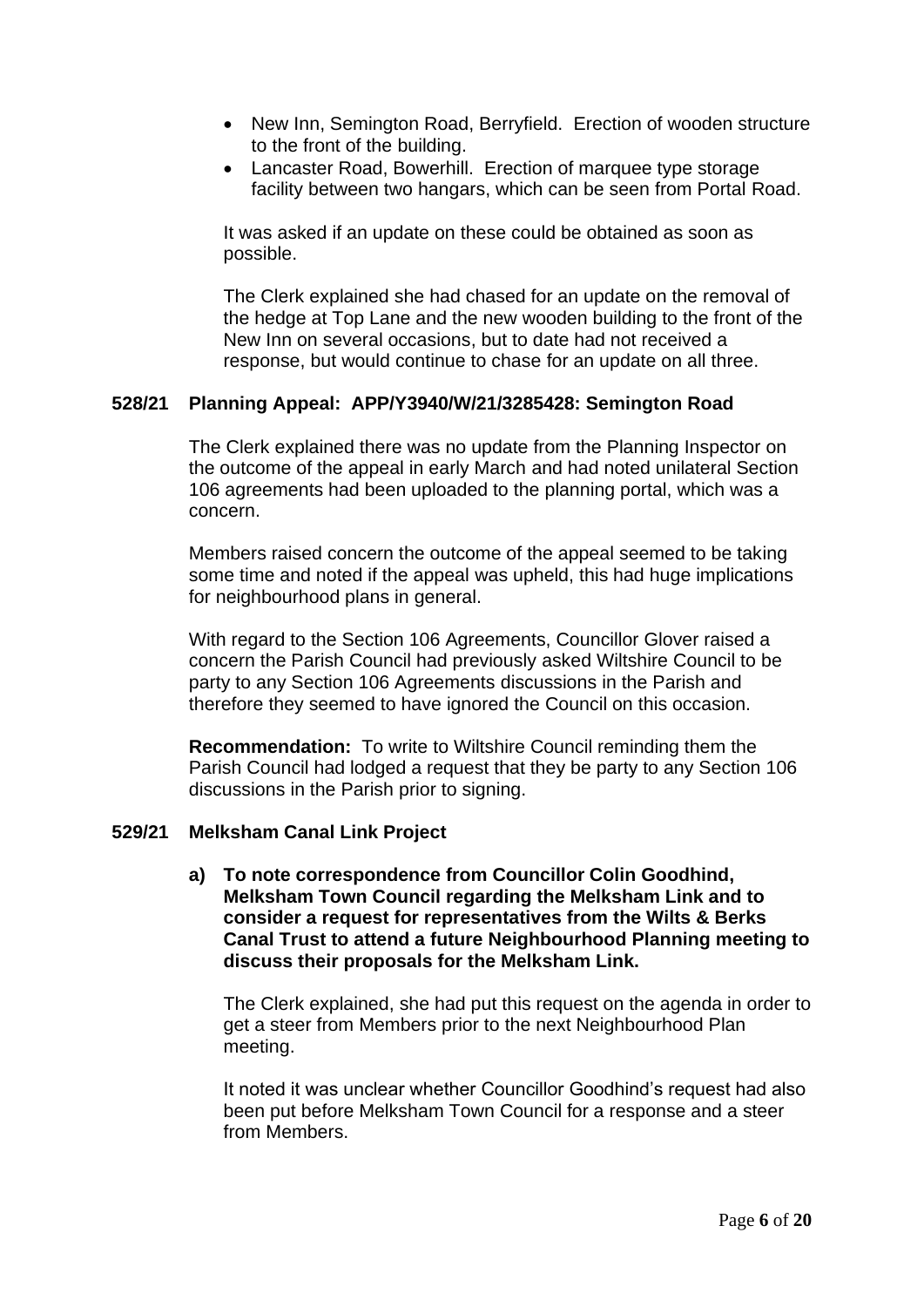Councillor Pafford noted it would appear from the Canal Trust's perspective, unless 900 houses are built, the scheme would not be able to go ahead.

Councillor Baines raised a concern at the proposed route through Berryfield between the New Inn and properties to the front of Berryfield Park and the impact on residents during construction and once built. Properties would have a canal outside their front door and felt a better option for the canal, if it would to go ahead, would be to go around Berryfield.

As the current Chair of the Neighbourhood Plan Steering Group, Councillor Wood felt it important the group had an opportunity to discuss their proposals with the steering group.

**Recommendation:** As long as the Town Council are in support, to invite representatives from the Wilts & Berks Canal Trust and Councillor Goodhind to a Neighbourhood Plan Steering Group meeting to present proposals for the Melksham Link.

### **530/21 Planning Policy**

# **a) WALPA (Wiltshire Area Local Planning Alliance) Update**

The Clerk explained following the publication of the latest 5-year land supply figures by Wiltshire Council, the response from WALPA had been emailed to the Planning Committee the previous week for information. They had urged councils to check the detailed scheduled on sites in the land supply calculation for any anomalies as it was very close to the required number and raised concerns about the statement that Wiltshire Council were now positively considering speculative applications. This had been investigated further, with an update under the 5-year land supply agenda item later in the meeting.

# **b) Priority for People Update from Workshop 9th February**

The Clerk explained there had been no update since the workshop on 9th February. A meeting had been arranged with the Acting Deputy Town Clerk the following day to close down the current grant and to apply for a new one and would be questioning the costs for the Priority for People consultants from the current grant funding.

## **c) Neighbourhood Planning**

**i) To reflect on responses to planning applications for review of the Neighbourhood Plan**

None to note.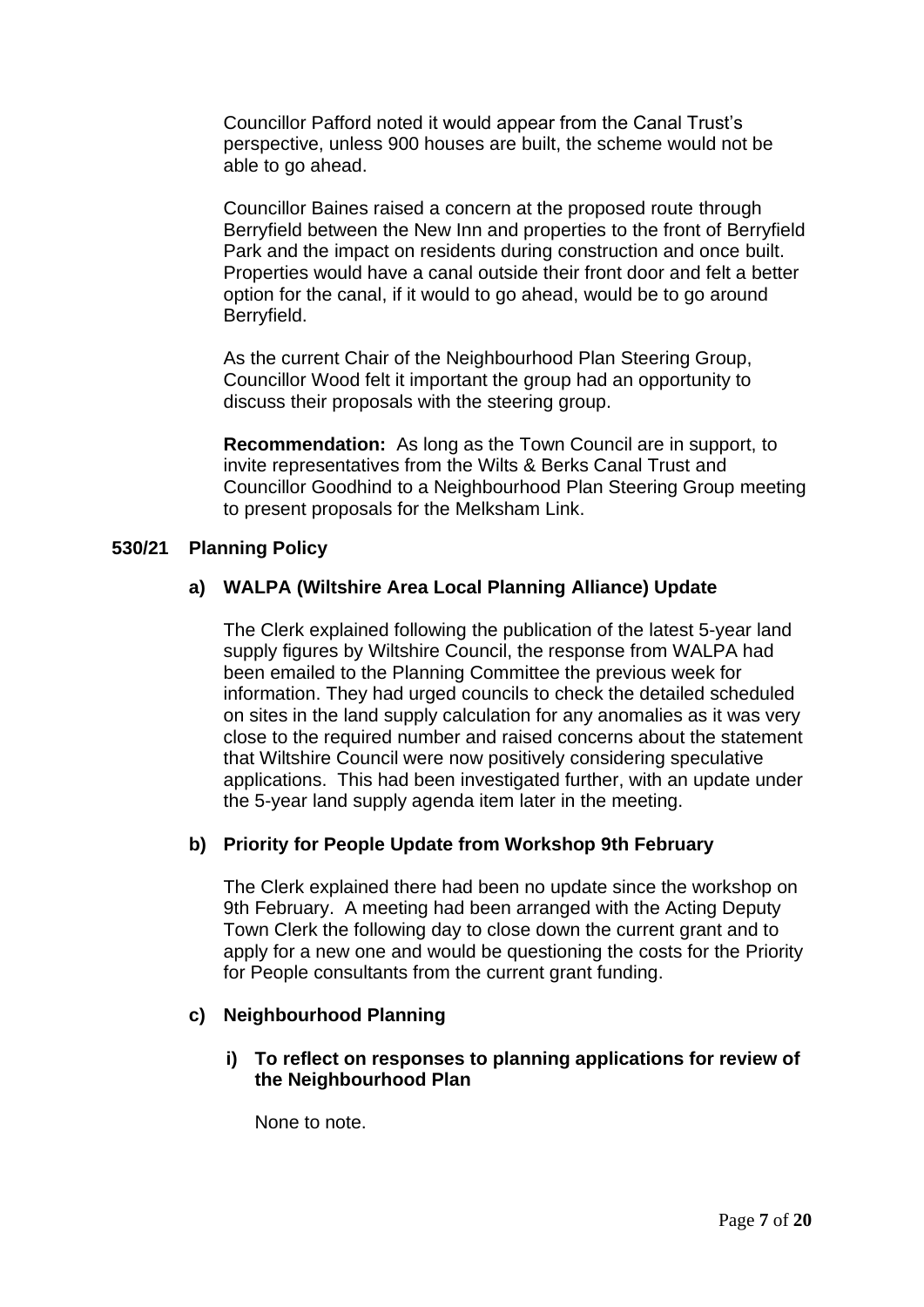### **ii) To note minutes of Steering Group meeting held on 16 March 2022 and agree additional reps for task groups**

The draft minutes of the Steering Group meeting held on 16 March had been circulated to members prior to the meeting.

The Clerk explained at the meeting that representatives had been sought to sit on the various task groups (Housing, Local Green Spaces, Heritage, Town Centre, Climate Issues, A350 Bypass and the Canal Link), with the Steering Group seeking additional representatives and therefore sought volunteers to sit on these groups.

With regard to the Housing Task Group, Councillor Baines, who had originally been involved with the Housing Task Group for the current neighbourhood plan agreed to be on this group and Councillor Harris had also expressed an interest, however was happy to step back if there were too many people on the group. It was understood Councillor Pat Aves from Melksham Town Council had also volunteered to be on the Housing Task Group.

The Clerk noted at a previous meeting a member of the public offered to join the Housing Task Group, however, they were not part of a group, but they might be useful in general on the Steering Group and noted there was no longer a community representative on the group and suggested they could be contacted to see if they were interested in joining the Steering Group and if interested put before the Steering Group for consideration, which those present supported.

The Clerk explained a meeting had been arranged with David Way, Senior Spatial Planning Officer, Wiltshire Council to discuss an approach for the housing group, but unfortunately this had been cancelled and a new one would be arranged shortly. The Clerk sought a steer from Members whether they wished the meeting to go ahead sooner rather than later, bearing in mind the Town Clerk was currently on annual leave for the next two weeks, against a short timeframe to undertake the review. Members felt it was important to move quickly and therefore, suggested a meeting be arranged for Wednesday, 20 April at 2.00pm. Councillor Harris asked if he could sit in on the meeting.

With regard to the Heritage Task Group, Councillor Glover explained he had contacted the Melksham & District Historical Society to see if they could provide a representative and they had agreed to raise this at their upcoming AGM, but had not heard back.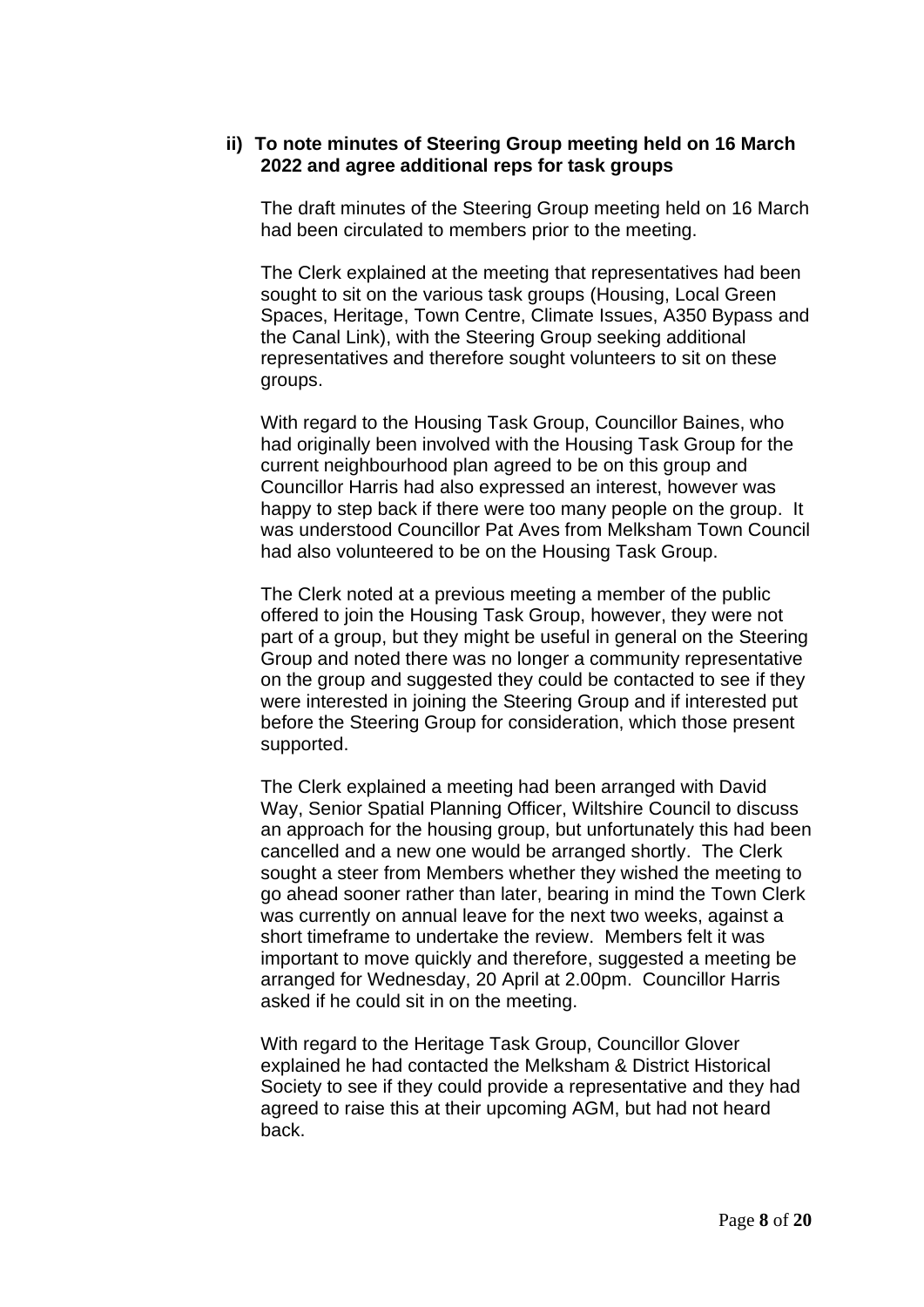With regard to the Town Centre task group, it was felt there did not need to be a representative from the parish council on this group and understood notes from all groups would be forwarded to the Steering Group for information.

With regard to the Canal Link task group, Councillor Harris had agreed to be on this group, as he was the parish council representative on the Wilts & Berks Canal Trust Group.

It was suggested a post could be put on Facebook seeking volunteers to join the various task groups, as well as write to them direct. The Clerk explained various posts had been put on Facebook, and groups directly contacted, however, they could try again and see what responses were received.

The Clerk suggested Lisa Ellis from the Wellhouse Manor Collection might be useful with her knowledge, in joining the Heritage Task Group, which Members agreed would be useful.

### **iii) To consider split of Place Studios invoices (2 x £500 excl VAT) between the Town Council and the Parish Council regarding the Planning Appeal relating to 20/07334/OUT: development of 50 dwellings on land to rear of Townsend Farm, Semington Road**

The Clerk explained at a recent Neighbourhood Plan meeting the split of the two invoices from Place Studio for the work undertaken to defend the Neighbourhood Plan at the appeal hearing had been discussed. At the meeting whilst it was noted the funding split had been agreed as 30% Melksham Without with the Town Council paying the majority share of 70%, the Town Council had sought a reverse of the funding split on this occasion. At the meeting the parish council representatives felt a fairer split would be 50% each and it was agreed whilst the parish council would in the first instance pay the invoices, both Councils would go back to their respective councils on the appropriate split of costs.

Councillors Wood, Pafford and Glover who sit on the Neighbourhood Plan Steering Group, suggested a 50% share between both councils was more appropriate, particularly given the costs were associated with defending the Neighbourhood Plan. It was noted the outcome of the appeal would affect what could happen to planning applications in both parishes in the future.

Councillor Baines felt strongly the costs should be split with the usual ratio of 30/70, with the Town Council paying the majority share, Councillor Chivers seconded this proposal, however, following a vote this proposal fell.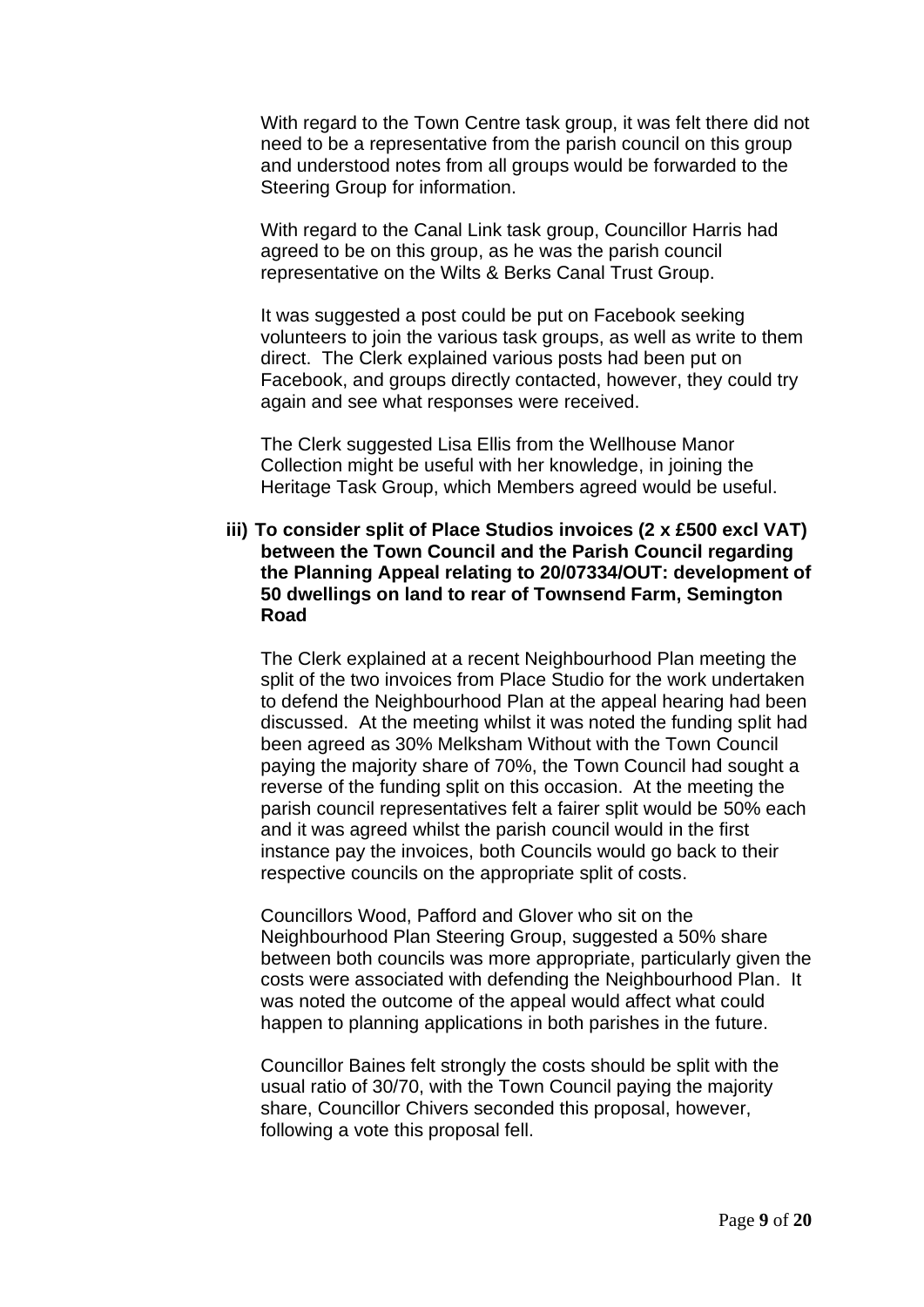Councillor Wood proposed a 50/50 spilt between both Councils, which was seconded by Councillor Glover.

**Recommendation:** To recommend the two invoices of £500 excl VAT for work undertaken by Place to defend the Neighbourhood Plan at an appeal hearing be split 50/50 between Melksham Town Council and Melksham Without Parish Council.

### **iv) To approve spending on Review work by Place Studio until grant funding available (share of £5,000 excl VAT)**

At the steering group meeting the Neighbourhood Plan consultants had provided a quote to undertake the review work at a cost of £21,753, with both Councils previously agreeing to set aside £5,000 each towards the costs of the review, with the remainder coming from grant funding.

The Clerk explained at the Neighbourhood Plan Steering Group meeting on 16th March, it was unclear at that time whether grant funding from Locality would be available, since the meeting it was confirmed grant funding would be available. However, due to the need to progress the review quickly and given the Neighbourhood Plan only provided 2 years protection from speculative development, it was asked if approximately £5,000 between both Councils could be committed towards the costs of undertaking part of the work by Place up until May 2022 prior to receiving any grant funding from Locality.

**Recommendation:** To approve the Parish 30% share of £5,000 be committed towards the costs of undertaking part of the review up until May 2022, prior to receiving any grant funding from Locality.

### **d) Wiltshire Council 5-year Housing Land Supply and Housing Delivery Test. Briefing Note No 22-09. To note the current position is a 4.72-year supply using a base date of 1 April 2021**

The Clerk explained Wiltshire Council had recently issued their Housing Land Supply figure of 4.72 years. It was noted Wiltshire Council proposed to restore the 5-year land supply as follows:

- Work positively with developers to take key strategic sites through the planning system.
- Continue supporting Neighbourhood Plans, identifying any suitable sites for housing.
- Positively consider speculative applications where there are no major policy obstacles material to the decision other than a site being outside settlement boundaries or unallocated.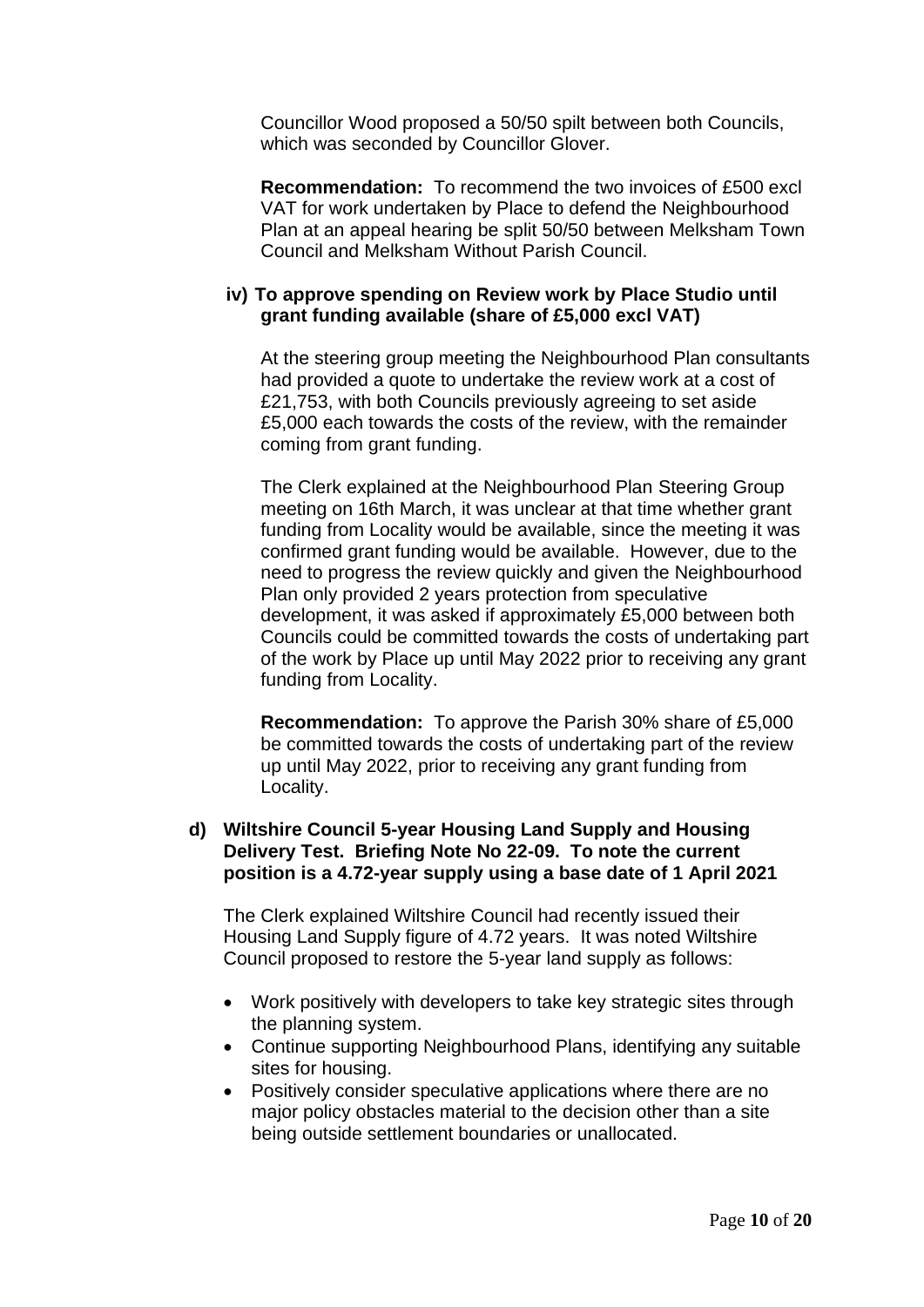With regard to the third point, the Clerk explained there had been some ambiguity when read in the office and therefore contacted Georgina Clampit-Dix at Wiltshire Council for clarification, who confirmed they would positively consider speculative applications, even if outside the settlement boundary, which was a concern.

It was noted it did not mention Neighbourhood Plans and whether these would be taken into consideration.

Councillor Glover felt the Neighbourhood Plan could be held up against this document, particularly as the Neighbourhood Plan review was gaining weight.

The Clerk explained WALPA had issued a response to the document the previous week who had advised Councils to check the housing figures already completed for their parish and the Clerk confirmed the housing figures for Melksham appeared to be correct and suggested others may wish to double check the figures were correct. WALPA had also raised concerns at how Wiltshire Council proposed to restore the housing figure to a 5-year land supply and the disappointing response to James Gray MP who had raised concerns about Neighbourhood Plans against a lack of 5-year land supply, with the Minister for Levelling Up.

Members expressed frustration that Melksham had already delivered over and above their housing allocation in the current Core Strategy up to 2026 and that Wiltshire Council looked at Wiltshire as a whole when looking at housing land supply, rather than the individual housing market areas (HMAs).

The Clerk confirmed Melksham's figures were as follows:

-394 (Melksham & Bowerhill) -65 (Melksham Community Area) -459 in total

**Recommendation:** To write to Georgina Clampit-Dix copying in all Wiltshire Councillors for the Neighbourhood Plan Area, as well as all parishes in Wiltshire with a Neighbourhood Plan, stating the concern there is no mention of neighbourhood plans within the 5 Year Land Supply Statement. Therefore, wish to ensure the third bullet point on how Wiltshire Council propose to restore the 5-year land supply does not override neighbourhood plans and still hold weight.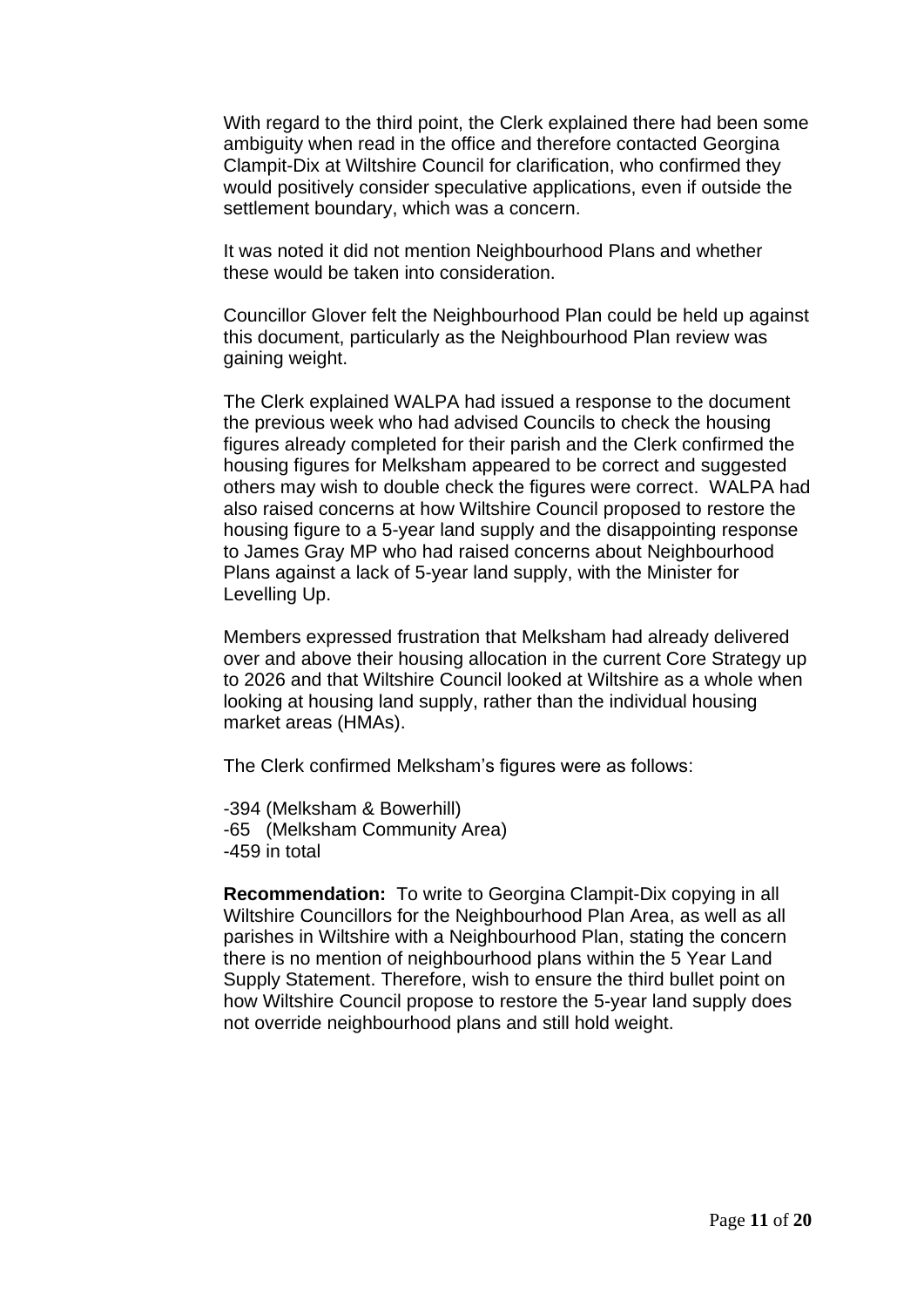# **531/21 S106 Agreements and Developer meetings:** *(Standing Item)*

# **a) To note update on ongoing and new S106 Agreements**

## **i) Update on Footpath to rear of Melksham Oak School**

Correspondence had been received from the Rights of Way Officer stating the route of the existing track from East of Melksham to Woolmore Farm would come out onto the A365.

The Clerk explained the Rights of Way Officer had visited the office that day and explained the topographical survey had been completed and was awaiting the results. Unfortunately, no monies had been set aside in a Section 106 Agreement for a crossing, however, it was hoped funding could be found from elsewhere by Wiltshire Council.

### **ii) Bowood View**

## • **To receive update on upgrading of stiles to kissing Gates**

Correspondence had been received from the Rights of Way Officer explaining the land owner had given permission for the stiles (5/6no.) to be replaced with kissing gates.

The Clerk explained the volunteers from the local Ramblers Group were upgrading the stiles the following day with the Rights of Way Officer having sought permission to use the parish council's allotment car park. It was understood if there were any monies left over from the 106 Agreement from Bowood View for Rights of Ways, the Rights of Way Officer would look to see where else in the area this funding could be spent.

## • **To consider installation of interpretation boards to be funded via the Wilts & Berks Canal Trust, match funded by the parish council and/or the Area Board**

The Clerk explained correspondence had been received from Paul Lenaerts, Wilts & Berks Canal Trust regarding the installation of interpretation boards for Bowood View.

The Clerk explained Paul was on the Berryfield Village Hall Art Project Working Group. Originally it had been suggested by the Wiltshire Council Archeology Officer that as a planning condition the developers should provide historic canal interpretation boards, unfortunately, this had not got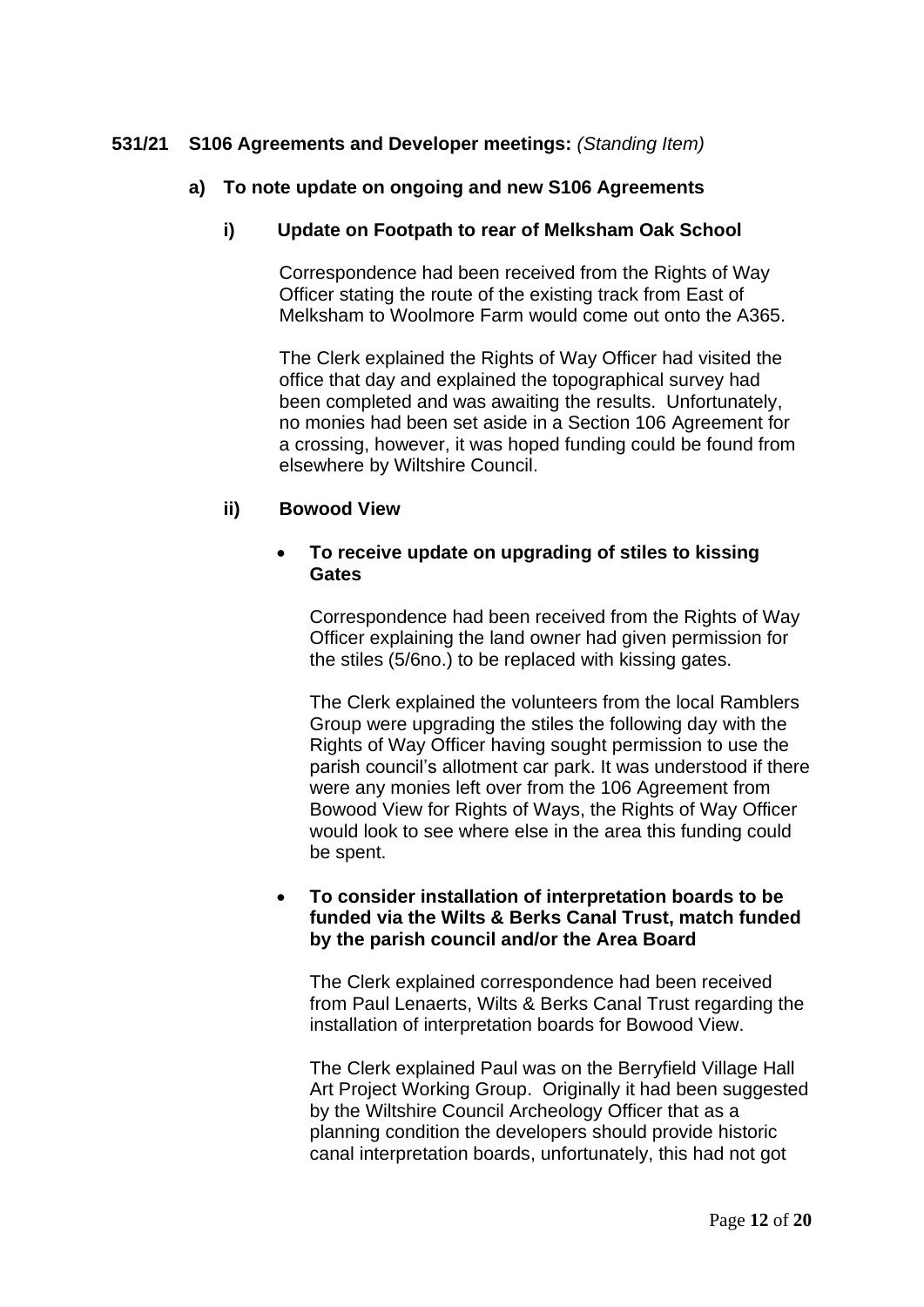carried forward and therefore there was no obligation for Bellway to do these.

The Clerk explained both Paul and Marilyn from the Canal Trust were keen interpretation boards be installed with a suggestion they be erected along the historic line of the canal with Bowood View which could be funded via the Canal Trust with match funding sought from both the parish council and the Area Board.

Members noted some funding could be sought from the adjacent development for 144 dwellings for interpretation boards on their site.

**Recommendation:** In principle, happy the Canal Trust investigate the costs involved in producing and erecting two canal interpretation boards.

## **iii) Pathfinder Way. Update on Play Area, Street works, Public Art, School**

The Clerk explained Taylor Wimpey had clarified they had inspected the play area every week for the last 18 months and that it is insured. A recent email from the site manager had been received to say the play area had had its annual inspection completed a couple of months ago and everything had been done. The Clerk stated she had undertaken a site visit on receipt of that email and took photos of the various outstanding actions which had been highlighted some time ago, in order to forward to Wiltshire Council for them to action.

It was noted Councillor Holder had also expressed frustration there had been no movement since issues had been brought to Wiltshire Council's attention in October last year.

The Clerk explained there was no update on street works or public art.

The Clerk provided an updated on her and Councillor Holder's recent meeting with Clara Davies, Schools Buildings and Places Planning Co-ordinator, Wiltshire Council. Discussion included an update on school places currently available in Melksham in general, progress on Pathfinder Way Primary School and secondary education provision in Melksham.

The Clerk stated she had raised concern at the distance some children were expected to travel to access primary education where places were available.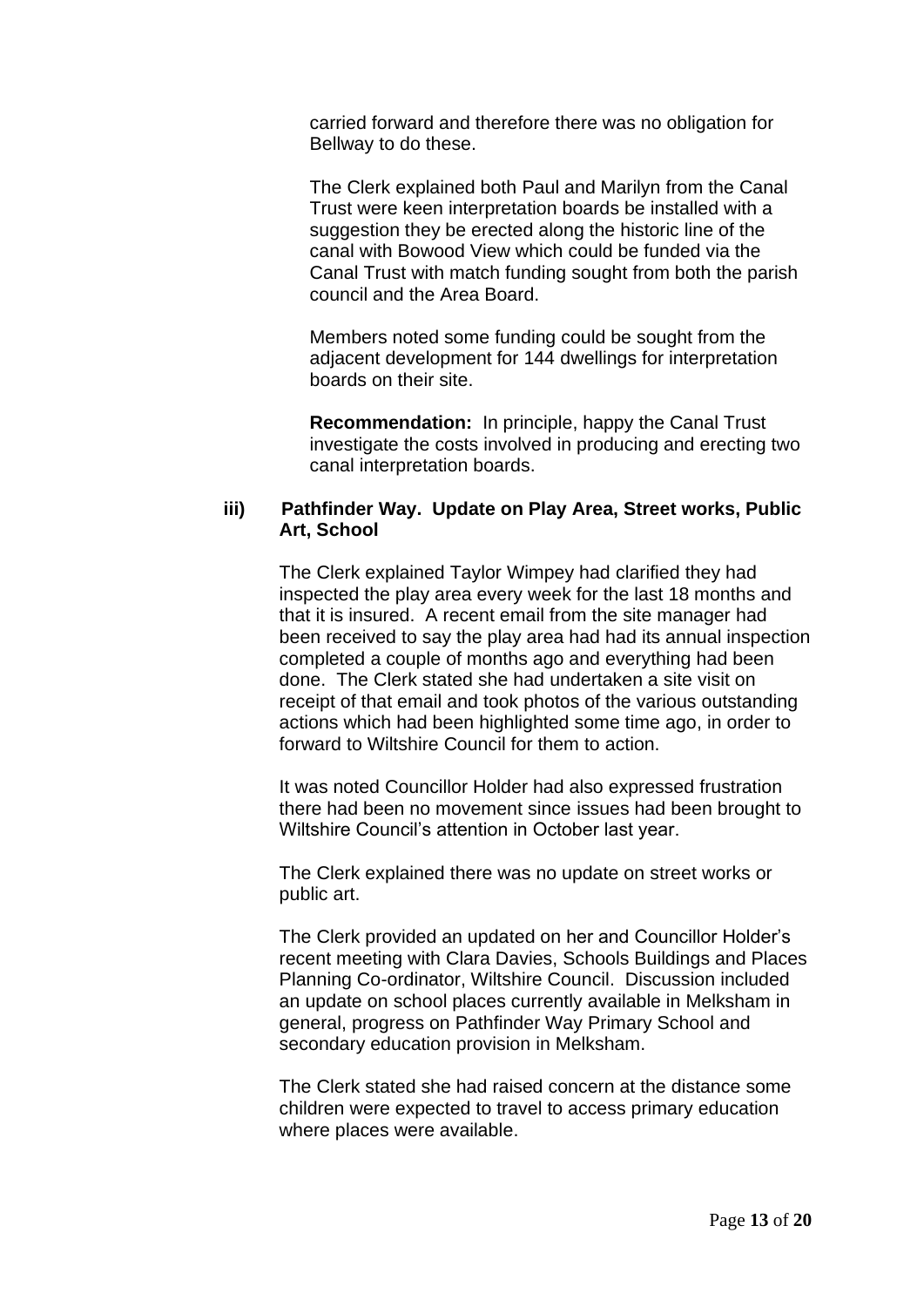With specific regard to the timing of the Pathfinder Place school, the Clerk had been advised that the trigger for more housing to be allowed on the site of the school if only a single form entry was initially built, was 10 years from the land transfer, and to date the transfer had not taken place.

## **b) To note any S106 decisions made under delegated powers**

None to note.

# **c) Contact with developers**

# **(i) Gleeson/Origin 3 Re potential development East of Melksham (land to rear of Blackmore Farm, Sandridge Road). To receive notes of Pre-App meeting held on 24 March 2022.**

The notes of the pre app meeting with Gleeson/Origin 3 held on 24 March had been circulated to the Planning Committee prior to the meeting and were included in the minutes, in line with the Council's Pre-App policy:

Those present were Councillor Richard Wood (Chair of Planning); Councillor David Pafford (Vice Chair of Council); Councillor Alan Baines (Vice Chair Planning); Councillor Mark Harris; Teresa Strange, Clerk; Lorraine McRandle, Parish Officer. From Melksham Town Council were Councillor Graham Ellis (for part of the meeting) and Patsy Clover, Acting Deputy Town Clerk. Wiltshire Councillor Nick Holder was also in attendance.

On behalf of the developers were: Jonathan Orton, Managing Director, Origin 3; Clare Danks, Associate Urban Design, Origin 3; Stephanie Massie, Principal Planner, Origin3; Zoe Knott, Planning Manager, Gleeson Land; Imogen Nicholson, Principal Consultant, itransport.

'Councillor Richard Wood reminded everyone the meeting was being held with representatives of the Parish Council's Planning Committee and not the Neighbourhood Plan Steering Group, in order to listen to proposals by Gleeson. Gleeson were looking to develop a site East of Melksham at Blackmore Farm and in line with developer meeting protocol in the adopted Melksham Neighbourhood Plan, a representative from the Town Council had also been invited with Councillor Graham Ellis in attendance, along with an officer from the Town Council, Patsy Clover.

The meeting was reminded that the Parish Council had met with the developers previously in April 2019 to discuss proposals for the site.

Jonathan asked if a written response would be received by the Council on proposals for the site.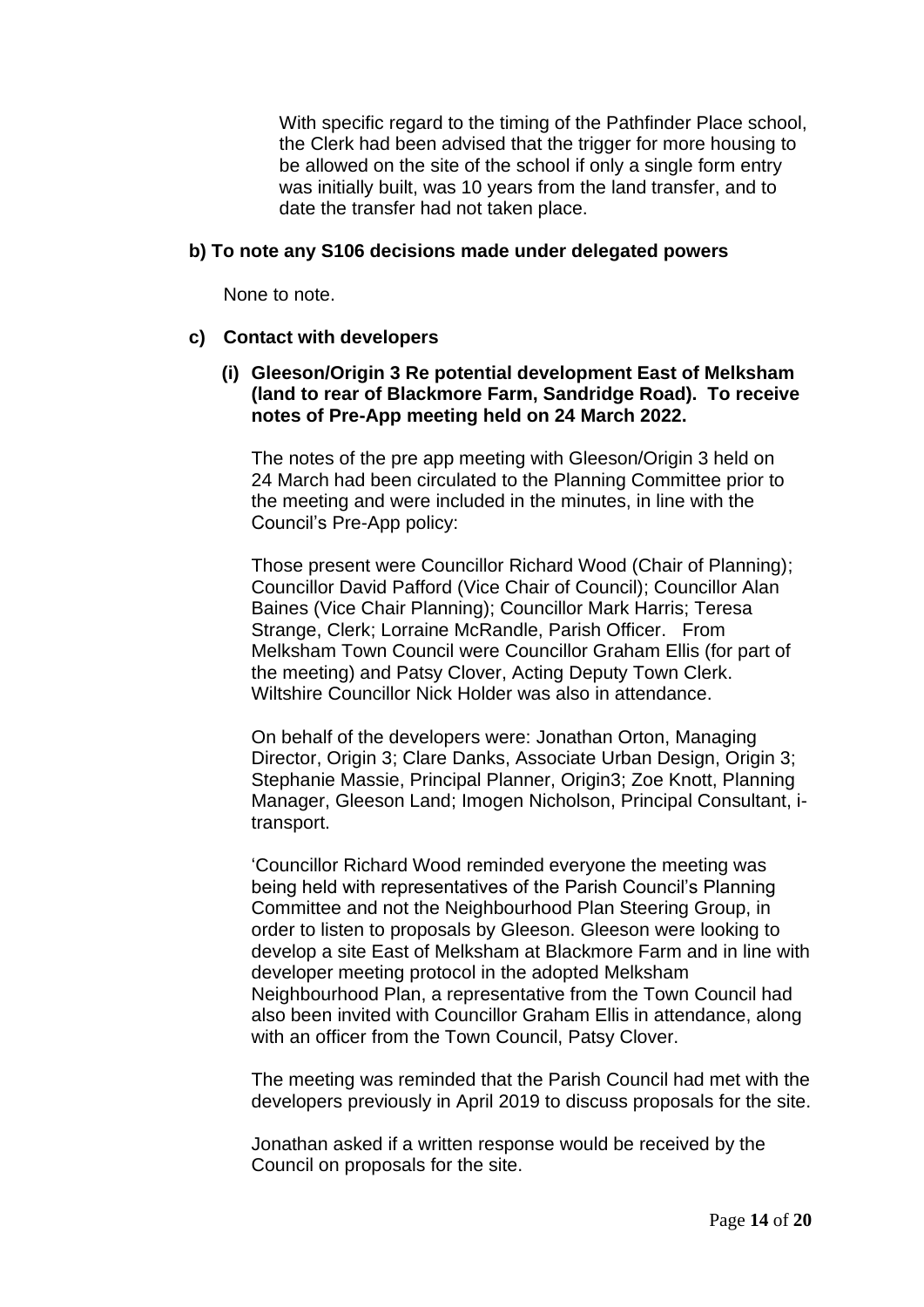The Clerk clarified whilst a written response on the views of the Council would not be made, the notes from the meeting would be presented to the Planning Committee for their information.

Jonathan explained Gleeson were a land promotion company and were assisting in promoting the site through the planning process. During the last three years technical consultants had been appointed to look at the site and what constraints and opportunities there were with regard to a future residential land use for the site. It was hoped to submit plans shortly with a public consultation event taking place in due course.

Jonathan explained Gleeson had a wider land area interest down to Eight Acre Plantation (SHEELA Site No 3552), however at present were only promoting a smaller section of the site (30 hectares), as they did not wish to prejudice the outcome of potential bypass proposals. They would also be liaising with Highways to make sure any proposals could be accommodated. An outline plan would be submitted to establish the principle of a mainly residential scheme on the site shortly.

Jonathan explained Gleeson had made a response to the Local Plan Review and 'Call for sites' and had read both Councils' responses to the Local Plan which were both comprehensive and insightful, particularly thoughts on the emerging plan. In the Local Plan there was a requirement for new homes in Melksham just shy of 4,000, with a lot already delivered to date, with a residual requirement for the plan period of 2,500.

Wiltshire Council's current housing land supply figure published in December 2020 indicated the current land supply for the County was under 5 years, however, whilst it was acknowledged this information was out of date, he was not aware of new data available.

Jonathan explained that in their opinion there was an emerging policy which continued to identify Melksham as a key settlement for growth in both housing and employment going forward. Therefore, he believed the emerging policy was justification in talking to the parish council about this site and along with a lack of 5-year land supply, they were indicators the timing was appropriate to advance plans for the site to outline planning stage.

Jonathan noted as part of the Local Plan Review, a Site Selection Report was published in 2021, which included Gleeson's site, as well as the wider area adjacent to the site. Whilst it was appreciated Wiltshire Council were still in the process of selecting sites to go forward in the Local Plan, he felt the site was an appropriate site to go forward, given the lack of constraints and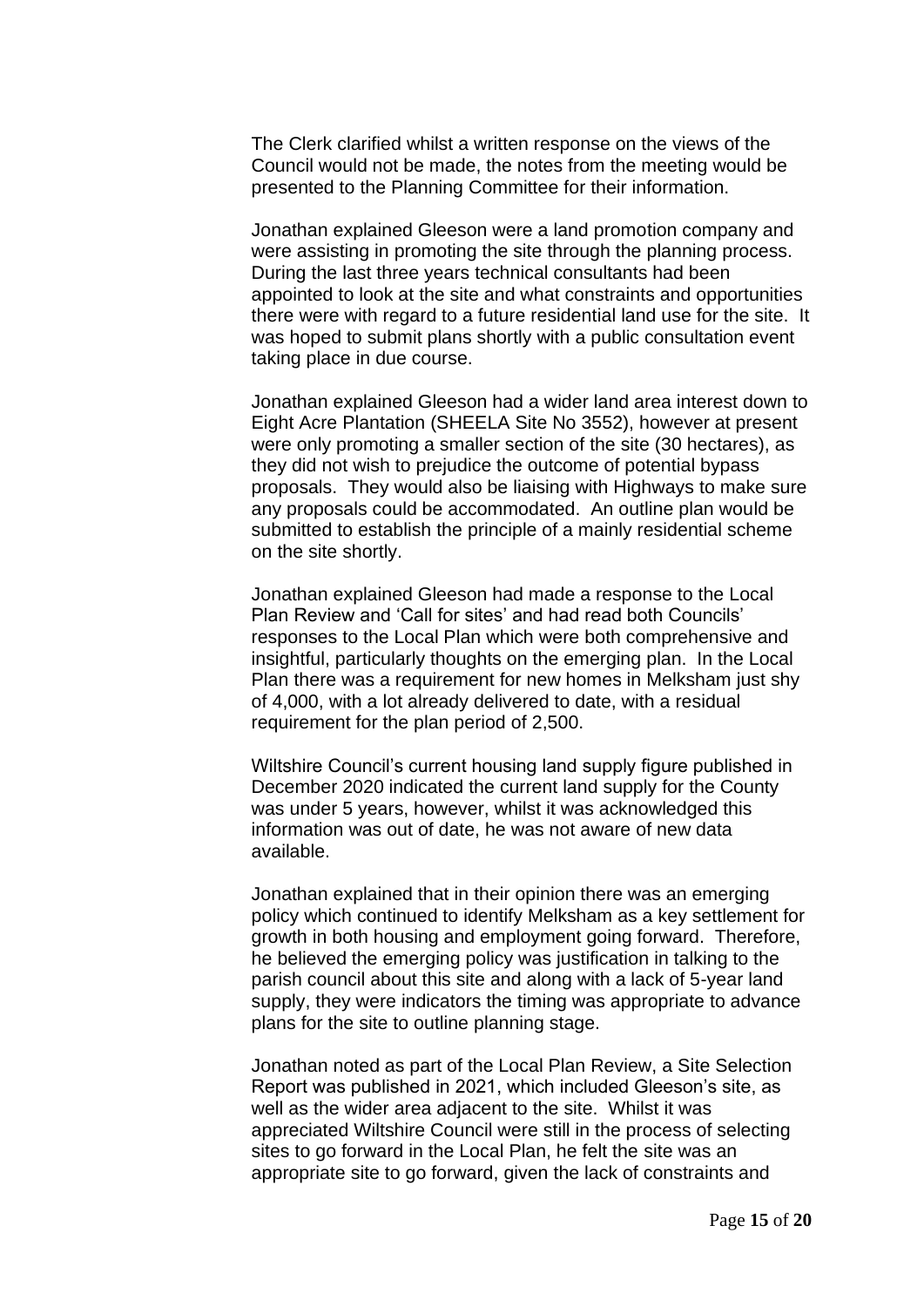ability for the site to connect to the wider Melksham area. There was an opportunity to bring forward a well-planned and sustainable settlement to address the housing needs identified for Melksham.

Jonathan explained he was aware of work done with AECOM as part of the Neighbourhood Plan process regarding the SHELAA sites and the comments in their report and those made in response to the Local Plan by both Councils regarding the site.

Jonathan explained conversations had been held with Catesby who were promoting the site to the South of the site and there was a willingness to engage to talk about what was happening on their boundary to ensure sensible connections, rather than working in isolation.

Clare explained a Pre-App proposal was submitted to Wiltshire Council in May 2021 and responses had been received back on proposals and a suite of technical advice had already been obtained.

Proposals for the site included:

- 650 homes
- Primary School to be sited in the middle of the site.
- Community Hub
- Two access points off of Sandridge Common
- Site structured around retaining the existing tree boundaries.
- Open space area in middle of site to include play area and an area for teenager play/formal recreation.
- Open space will include opportunity to extend accessibility with GI from Eastern side of Melksham and improve connectivity onto PROWs.
- Open space underneath pylons with an opportunity to enhance biodiversity.
- Housing site set around retained assets.
- SUDs basin, wetland water retention areas on Southern part of site.

They initially had plans for their full land interest, however, with the understanding of a potential bypass they felt it was appropriate to look at a smaller site area so as not to cause a conflict. Therefore, since meeting the Parish Council in 2019 the plans have been refined.

Constraints for the site include:

- Existing overhead powerlines to the top right of the site.
- Blackmore House is listed; therefore, a Heritage Assessment has been done.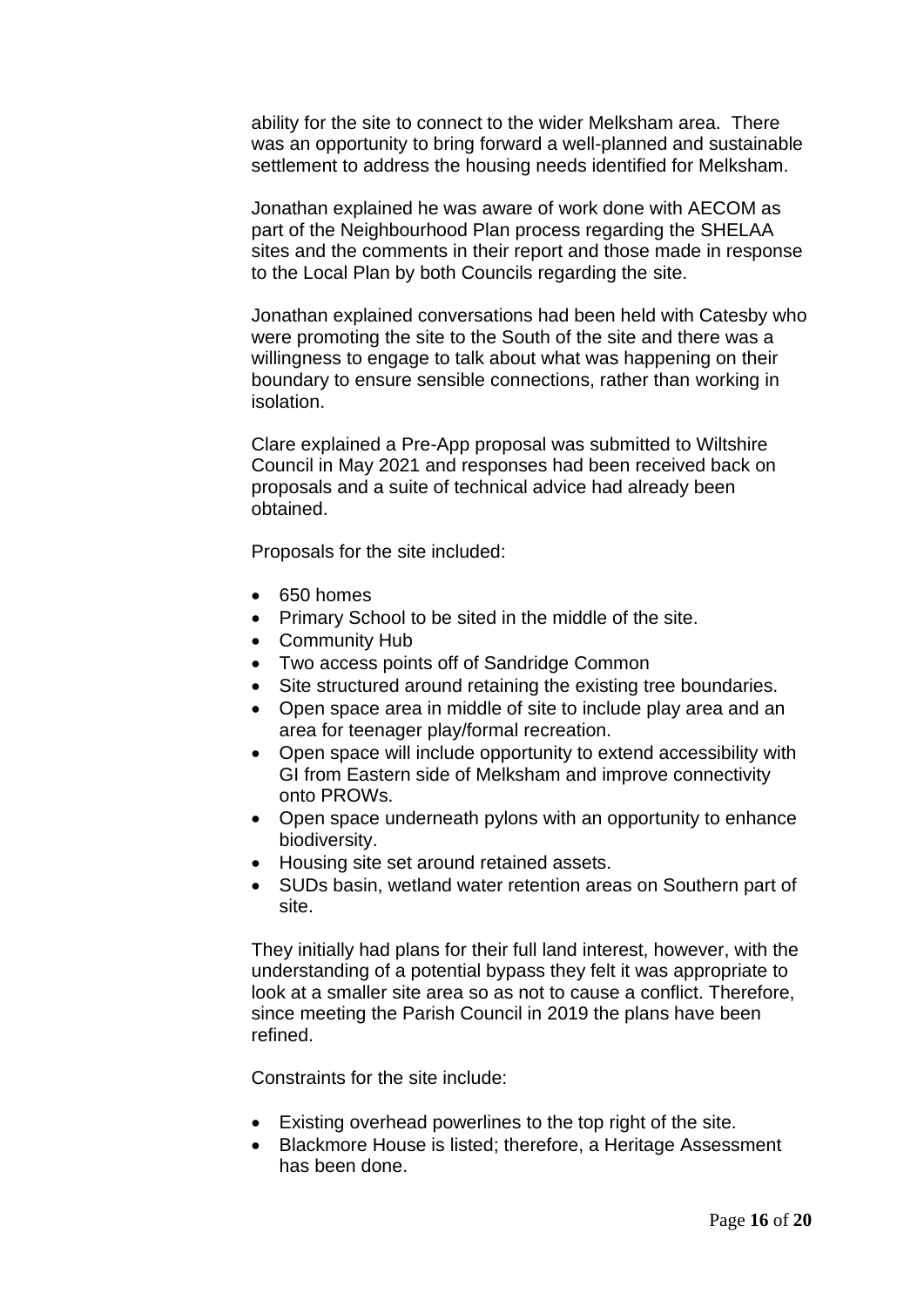- Existing neighbours and impact on amenity.
- Existing hedgerow and trees (some large oaks). Various surveys have been undertaken. It was noted some trees were failing, but have biological value.
- Site includes two Public Rights of Way.
- A tributary of Clackers Brook with no fluvial flooding, but does have a surface water gathering zone which the EA have identified.

The proposals highlighted two potential alignments of a possible A350 bypass adjacent to the site. With the second alignment looked at just before Christmas which has been published by Wiltshire Council.

With regard to transport/highways, Imogen explained the two site access points off of Sandridge Common to the site. Connectivity with regards to the Public Rights of Way with other existing developments. The need for consideration to be given to a potential bypass and the impact this would have on the development. Also looking at providing bus services for the site.

Councillor Glover asked if the buses would be able to negotiate through the site, which Imogen agreed would be looked at.

Councillor Baines explained with regard to bus routing, a bus operator would want to go through a site rather than in and back out and questioned why there was no connection with the roundabout on Eastern Way, which is part of an existing bus route.

Imogen explained the land to connect the site to Eastern Way was under different ownership, therefore, it was not possible to provide a connection to the site from here.

Jonathan explained the parcels of land to the West of this site were being promoted independently and had been involved in the 'call for sites' process by Wiltshire Council for future housing sites. However, they would ensure connectivity from the site to these sites, if they were to be developed in the future.

Councillor Wood sought clarification on why two entrances were proposed a short distance from each other on Sandridge Common.

Imogen explained both junctions would be 'T' junctions, with adequate visibility splays, it was anticipated the distance between the two junctions would not cause any safety concerns.

Councillor Wood noted junction B on the plans did not serve many dwellings.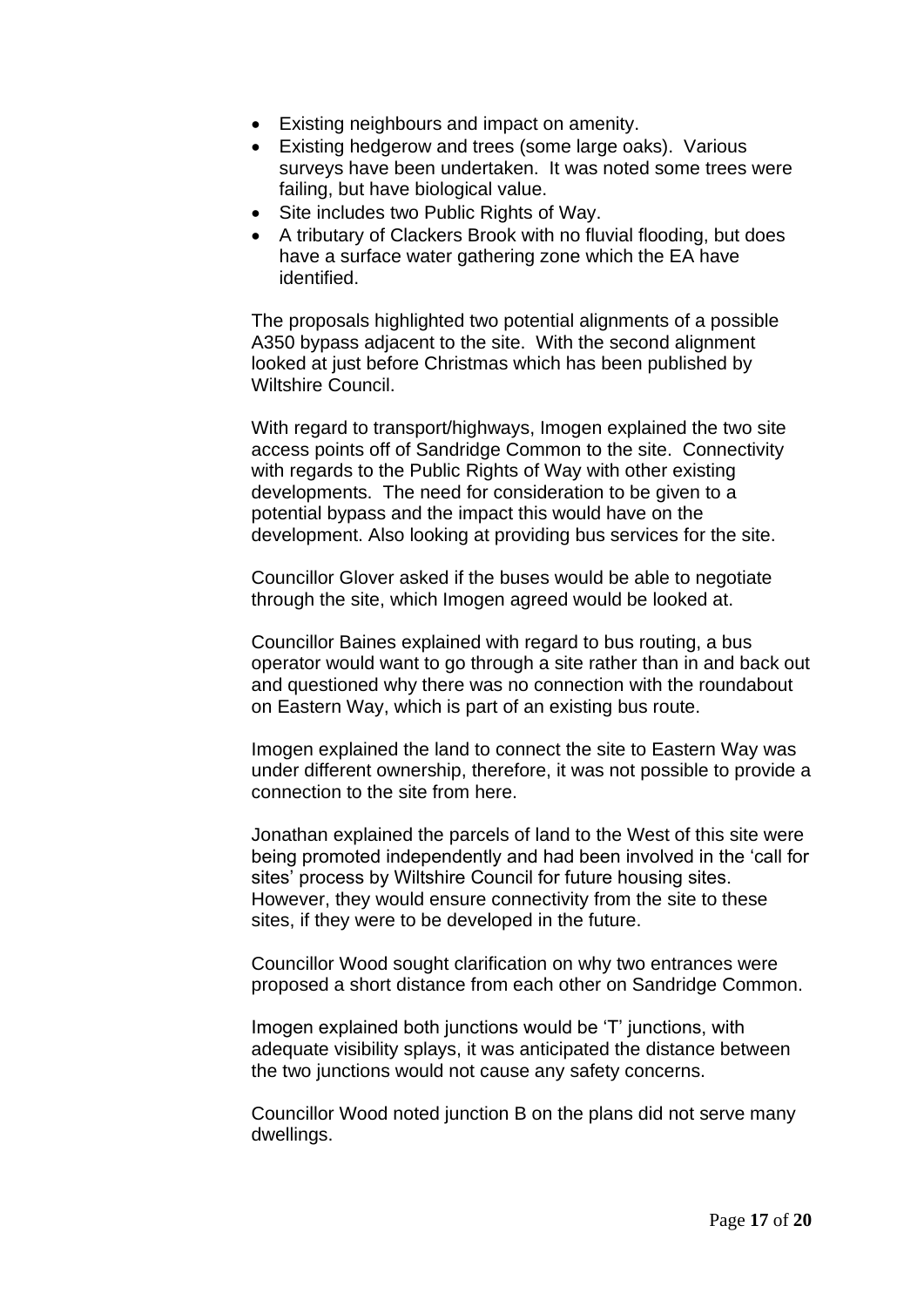Imogen explained whilst it did not serve many dwellings, a second access road had been provided for emergency vehicles, in case there were any issues with junctions being obstructed for any reason.

Councillor Glover sought clarification on whether the proposed primary school would have adequate parking provision, particularly as children from other areas may want to go to this school.

Imogen explained the school would be one form entry with circa 210 pupils, it was anticipated 202 pupils would be generated from the site and therefore, they would largely fill the school, with only a small number of children coming from elsewhere. It was anticipated most would walk or cycle to the school given its proximity to residential dwellings. A traffic impact study would be undertaken as part of the application.

Councillor Glover commented that most schools tended to be built after housing had been occupied and therefore children from the development would more than likely attend a different school.

Jonathan explained the scheme had been in gestation for three years and looked at in detail. The timeline for the scheme was as follows:

| 12 April 2022 | Planned leaflet drop to more than 560       |
|---------------|---------------------------------------------|
|               | properties within the vicinity              |
| 14 April 2022 | <b>Advert in Melksham News</b>              |
| 26 April 2022 | Public consultation event at the Assembly   |
|               | Hall. A web page will also be available for |
|               | people to submit comments, which will form  |
|               | part of the planning application.           |
| Summer 2022   | Submission of planning application          |
|               |                                             |

The meeting was opened up for questions.

Patsy sought clarification on the size of the land available for the proposed primary school and whether there was scope in the future for the school to be expanded and also sought clarification on the size of the land set aside for the community hub.

Zoe explained 1.8 hectares of land was available for the primary school, which allowed for two form entry.

With regard to the community hub, Councillor Wood sought clarification on what was meant by a community hub.

Clare explained the land was set aside for a community i.e., village hall type facility. There was no identified provision for a shop. However, with regard to land use, the application would include a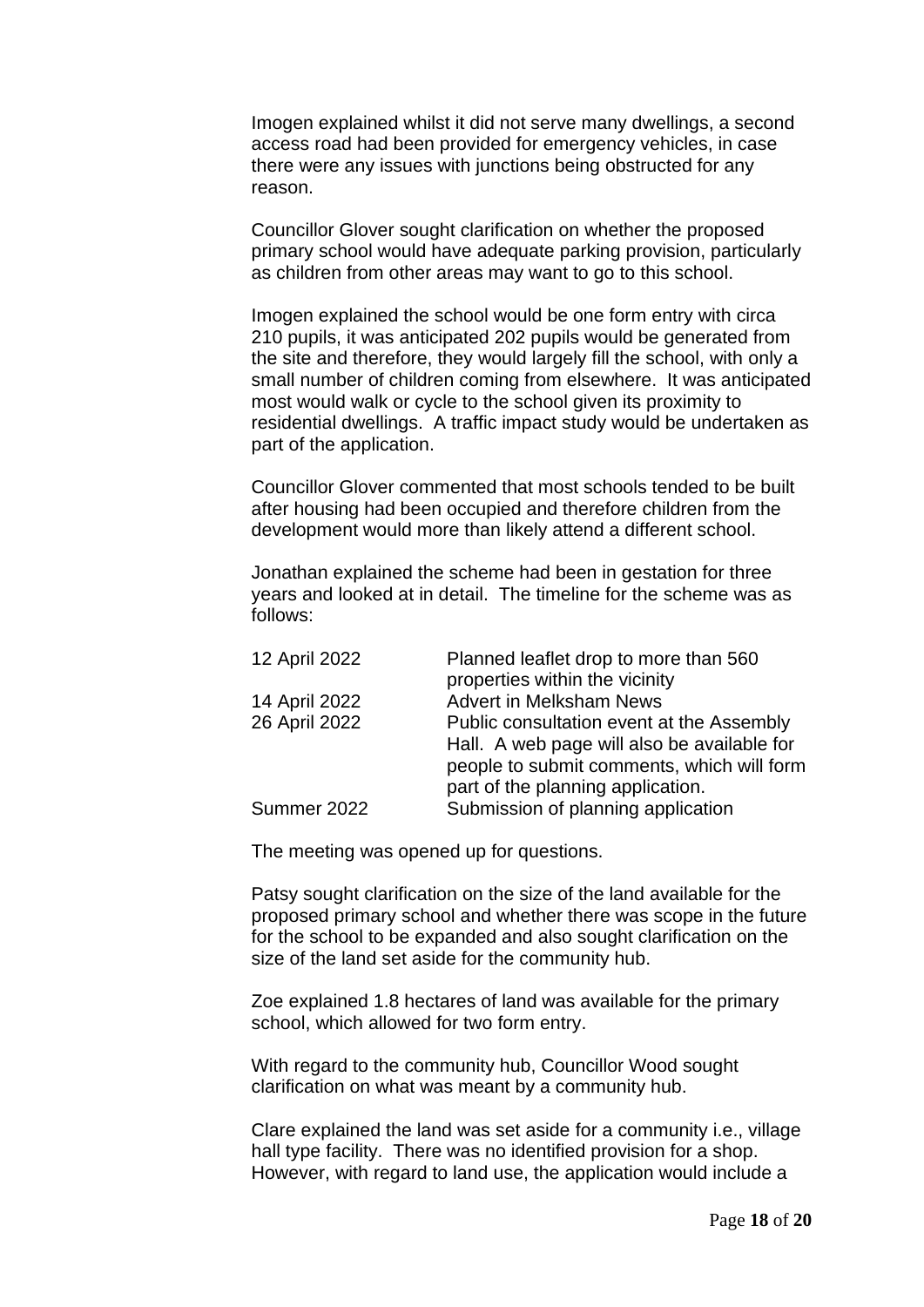broad land use mix for the site, which could include a shop, if one was interested in the site. It was clarified 0.2 hectares was available for mixed use.

Patsy noted 0.17 hectares was the size of the site for the community centre south of East of Melksham.

The Clerk asked where it was envisaged secondary school children from the development would go and where residents would also go for GP services.

Zoe explained Wiltshire Council were asking for Section 106 payments towards one secondary school as a hub.

With regard to GP services, would be looking at human health as part of the application, which considers the number of GPs in the area and what is needed. As stated previously, the use of the community hub is flexible, therefore if a need for a GP service is identified, there is an opportunity they can move to this site. However, they were aware that there is a problem in general with GPs wanting to move into rural areas, such as Wiltshire. However, a room could be made available in the community hub for physio etc. At present only a financial contribution towards GP provision for 'off site' was envisaged, unless anything changes.

Councillor Glover sought advice, as previously learnt from experience, if the Parish Council do not ask questions at Pre-App stage, it is often too late to ask for things to be included on a development.

The Clerk stated that at the public consultation stage there would be an opportunity for the Council to make their comments then.

Jonathan explained they would be happy to meet the Parish Council again further in the planning process to talk through proposals if requested.

Zoe agreed to send all consultation documents to the Clerk for information.

Councillor Baines suggested it would be useful to have a list of properties included in the leaflet drop, particularly as some of the residents in the Sandridge area do not get Melksham Independent News and therefore may not be aware of proposals.

The Clerk clarified the notes of the meeting would be available at the next Planning meeting on 11 April for Members' information.'